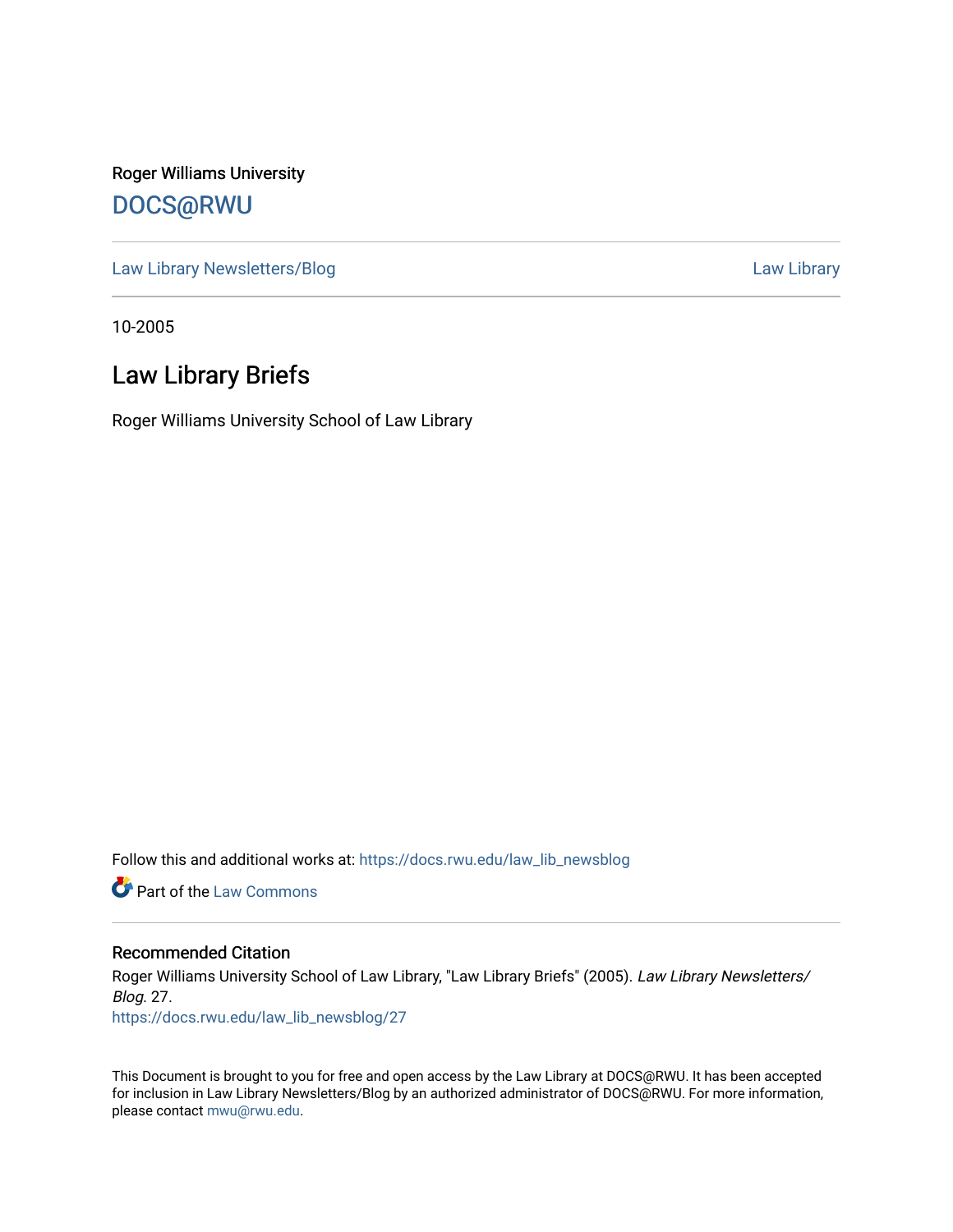

# **Spotlight on Library Student Assistants - Part I**

Since opening its doors in 1993, the Law Library has employed many law students to staff the Circulation Desk. The students perform various tasks such as check out and check in of circulating library materials, filing and shelving library materials, answering the telephones, shelf reading, and shifting books. Without their assistance, the Law Library would not be able to be open late into the evening and on the weekends.

In order to better acquaint you with our Library Student Assistants, they are profiled in issues of *Law Library Briefs*. You can read the bios of returning Library Student Assistants Brian Goldberg, Rebecca Hotmar, Matthew Mannix, and Jennifer Rhodus in the October, 2004 issue of *Law Library Briefs*. Also returning as Library Student Assistants are Michael Dunn, Todd Greenwood, and Marcus Jones. Michael's bio is in the January, 2005 issue of *Law Library Briefs*, Todd's bio is in the November, 2004 issue of *Law Library Briefs,* and Marcus's bio is in the March, 2005 issue of *Law Library Briefs*. Previous issues of *Law Library Briefs* are available on the Law Library's web site.

In this issue of *Law Library Briefs*

are bios of those students who were hired over the summer. Students who were hired this semester will be profiled in the November issue of *Law Library Briefs*.

 $\ell$ <sup>s</sup> Second-year student Terrence Coyne is a Rhode Island native from Gloucester. He graduated with a B.A. in Criminal Justice from American University in Washington, D.C. While attending college, he interned with and subsequently worked for the United States Secret Service. Terrence is in the process of applying to be an agent with the Secret Service. He serves on the Honor Board and is a Student Ambassador for the Admission's Office. He is an avid tennis player! Terrence staffs the Circulation Desk on Tuesdays from 4:00 p.m. to midnight and on Fridays from 4:00 p.m. to 10:00 p.m.

 $\mathscr P$  Second-year student Nicole Eldredge is from Cape Cod, Massachusetts. She is a graduate of American University where she studied communications, law, economics, and government. Prior to coming to the law school, she worked for two years as a paralegal in the Antitrust Division of the U.S. Department of Justice. Nicole has always been interested in the law and found her work with the Department of Justice to be a great experience. She is a member of Delta Theta Phi. Nicole is a dedicated runner, having completed a number of long distance races. Nicole works at the Circulation Desk on Tuesdays from 6:00 p.m. to midnight and on Sundays from 1:00 p.m. to 6:00 p.m.

 $\ell$ <sup>s</sup> Second-year student Mark Heath is from Mesa, Arizona. He majored in History and in Hawaiian Studies at the Brigham Young University campus in Hawaii. Here at the law school, Mark enjoys the opportunities for public speaking and debating such as participating in classroom discussions and in the intrascholastic moot court competition. He likes criminal law and aspires to be a judge someday. Mark is at the Circulation Desk on Saturdays from 8:00 a.m. to 6:00 p.m.

 $\ell$ <sup>s</sup> Third-year student Jennifer Maio is from Mendham, N.J. She holds a B.A. in English and a B.A. in History from the College of William & Mary located in Williamsburg, Virginia. Jennifer worked as a paralegal for a private environmental/insurance firm in New Jersey and for the Food and Drug Administration in Rockville,